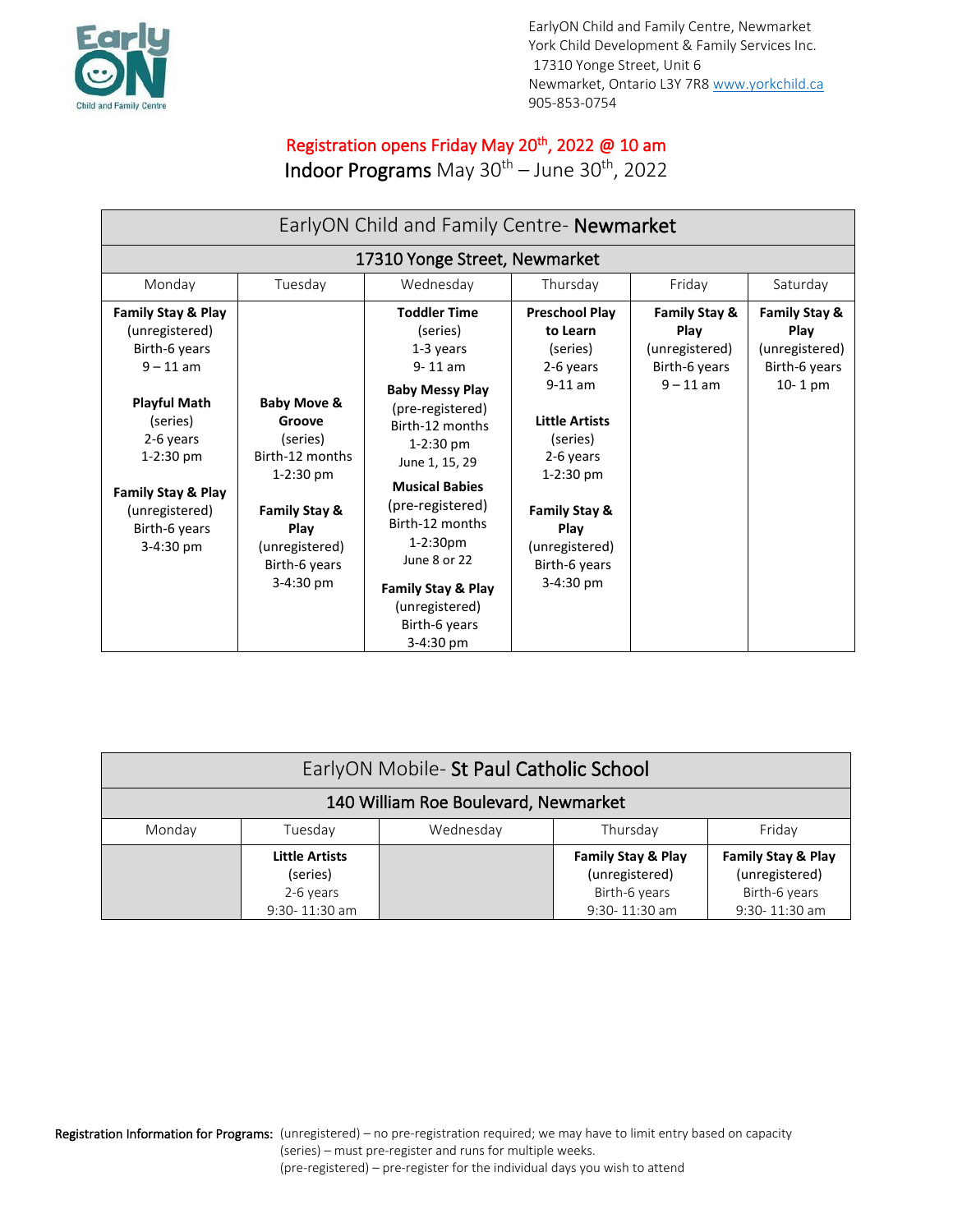

# Outdoor Programs May 30<sup>th</sup> – June 30<sup>th</sup>, 2022

| <b>Newmarket</b>                                                           |                                                                                                                              |                                                                                                                                                                                                                                 |                                                                                                |        |  |
|----------------------------------------------------------------------------|------------------------------------------------------------------------------------------------------------------------------|---------------------------------------------------------------------------------------------------------------------------------------------------------------------------------------------------------------------------------|------------------------------------------------------------------------------------------------|--------|--|
| Monday                                                                     | Tuesday                                                                                                                      | Wednesday                                                                                                                                                                                                                       | Thursday                                                                                       | Friday |  |
| <b>Nature and Me</b><br>Birth-6 years<br>$1:30-3$ pm<br>Environmental Park | <b>Nature and Me</b><br>Birth-6 years<br>$9:30-11$ am<br>Nokiiddaa Trail<br>(near 1080 Green Lane<br>across from Go Station) | <b>Family Fun Outdoors</b><br>Birth-6 years<br>$9:30-11$ am<br><b>Environmental Park</b><br><b>Family Fun Outdoors</b><br>(quieter activities<br>for warmer days)<br>1-6 years<br>$1:30-3$ pm<br>Fairy Lake<br>(meet by gazebo) | <b>Stollers 'n' Motion</b><br>Birth-24 months<br>$1:30-3$ pm<br>Fairy Lake<br>(meet by gazebo) |        |  |

#### Registration Information for Outdoor Programs - *pre-register for the individual days you wish to attend*.

- ✓ Outdoor programs will run rain or shine, dress accordingly
- In the event of extreme weather conditions, families will be contacted.
- Feel free to bring your own nut-free snack.

## Virtual Programs May  $30^{th}$  – June  $30^{th}$ , 2022

#### *Offered through the Newmarket Main Centre Calendar*

| Monday                                                                                                                                 | Tuesday                                                                                                                                                                                               | Wednesday                                                                                                                   | Thursday | Friday                                                                                                                                              | Saturday                                                               |
|----------------------------------------------------------------------------------------------------------------------------------------|-------------------------------------------------------------------------------------------------------------------------------------------------------------------------------------------------------|-----------------------------------------------------------------------------------------------------------------------------|----------|-----------------------------------------------------------------------------------------------------------------------------------------------------|------------------------------------------------------------------------|
| Baby & Me<br>(series)<br>Birth $-12$ months<br>$1-2$ pm<br><b>EarlyON Circle</b><br>(pre-registered)<br>Birth-6 years<br>$3 - 3:30$ pm | Journey to<br>Kindergarten<br>June 7 – last day<br><b>Creative Chefs</b><br>(series)<br>2-6 years<br>$1-2$ pm<br>Jun 14-28<br><b>EarlyON Circle</b><br>(pre-registered)<br>Birth-6 years<br>3-3:30 pm | <b>Community Safety</b><br>with York<br><b>Regional Police</b><br>(YRP)<br>(pre-registered)<br>Birth-6 years<br>$9-9:30$ am |          | <b>EarlyON Circle</b><br>(pre-registered)<br>Birth-6 years<br>$9-9:30$ am<br><b>Infant Massage</b><br>(series)<br>$Birth - 12$ months<br>$10-11$ am | <b>EarlyON Circle</b><br>(pre-registered)<br>Birth-6 years<br>9-9:30am |

#### *Registration Information for Virtual Programs - pre-register for the individual days you wish to attend, unless indicated as a series*

- $\checkmark$  A zoom link for each individual program will be emailed separately for your use.
- Families will be emailed prior to program if specific items are required for full participation.
- ✓ *Families must check the consent for email communication when creating account in the Children's Service Portal to receive Zoom link.*

✓ Family/parent support will be available following each program. It is not our intent to have the babies watching the screen. Babies should be interacting with you. Babies do not need to be awake for parents/caregivers to participate in infant programs.

### Please Note: We will be closed July 1 & 2 for the Canada Day Long weekend.

Registration Information for Programs: (unregistered) – no pre-registration required; we may have to limit entry based on capacity (series) – must pre-register and runs for multiple weeks. (pre-registered) – pre-register for the individual days you wish to attend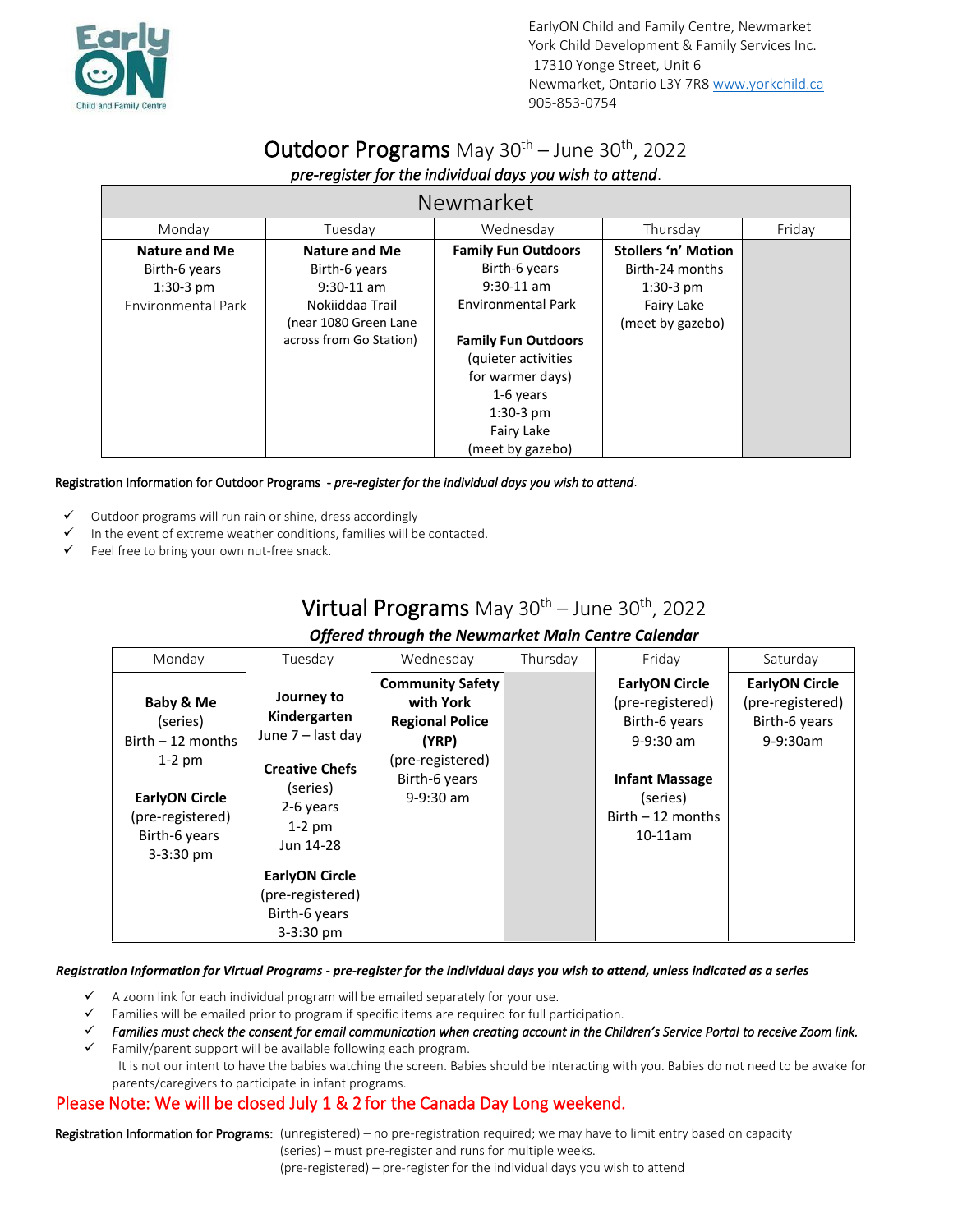

EarlyON Child and Family Centre, Newmarket York Child Development & Family Services Inc. 17310 Yonge Street, Unit 6 Newmarket, Ontario L3Y 7R8 [www.yorkchild.ca](http://www.yorkchild.ca/) 905-853-0754

### NOTE: NEW REGISTRATION PROCESS FOR ALL EARLYON PROGRAMS

Beginning April 1<sup>st</sup>, all EarlyON Child and Family programs across York Region moved to a new Provincial online registration platform that provides an accessible one-stop-shop process for all EarlyON programs across York Region. In order to gain access to the new platform, families will first be required to create an account with the Children's Services Portal**.** <https://www.missioninc.com/cso/york/en-ca/services>

Your EarlyON Newmarket and Keswick team will provide support to you throughout every step of this process.

#### EarlyON program registration user guide:

[https://www.canva.com/design/DAE6a-pwIR8/mLBfvPGF8k7FR1WtKT0sOA/view?utm\\_content=DAE6a](https://can01.safelinks.protection.outlook.com/?url=https%3A%2F%2Fwww.canva.com%2Fdesign%2FDAE6a-pwIR8%2FmLBfvPGF8k7FR1WtKT0sOA%2Fview%3Futm_content%3DDAE6a-pwIR8%26utm_campaign%3Ddesignshare%26utm_medium%3Dlink%26utm_source%3Dpublishsharelink&data=04%7C01%7Clchapman%40yorkchild.ca%7Cc2e0b60f63ad43b9aa6508da0cfbf864%7C4b36106cea324aba99c1f8ef65aa3af8%7C0%7C0%7C637836573786361761%7CUnknown%7CTWFpbGZsb3d8eyJWIjoiMC4wLjAwMDAiLCJQIjoiV2luMzIiLCJBTiI6Ik1haWwiLCJXVCI6Mn0%3D%7C3000&sdata=N661V87aIvEre5Ftuy4sUllwQezcT2oppMeQc%2Fo6244%3D&reserved=0)[pwIR8&utm\\_campaign=designshare&utm\\_medium=link&utm\\_source=publishsharelink](https://can01.safelinks.protection.outlook.com/?url=https%3A%2F%2Fwww.canva.com%2Fdesign%2FDAE6a-pwIR8%2FmLBfvPGF8k7FR1WtKT0sOA%2Fview%3Futm_content%3DDAE6a-pwIR8%26utm_campaign%3Ddesignshare%26utm_medium%3Dlink%26utm_source%3Dpublishsharelink&data=04%7C01%7Clchapman%40yorkchild.ca%7Cc2e0b60f63ad43b9aa6508da0cfbf864%7C4b36106cea324aba99c1f8ef65aa3af8%7C0%7C0%7C637836573786361761%7CUnknown%7CTWFpbGZsb3d8eyJWIjoiMC4wLjAwMDAiLCJQIjoiV2luMzIiLCJBTiI6Ik1haWwiLCJXVCI6Mn0%3D%7C3000&sdata=N661V87aIvEre5Ftuy4sUllwQezcT2oppMeQc%2Fo6244%3D&reserved=0)

#### Watch this video to see how to register:

https://www.canva.com/design/DAE58a6dOwg/watch?utm\_content=DAE58a6dOwg&utm\_campaign=designshare&utm [medium=link&utm\\_source=publishsharelink](https://can01.safelinks.protection.outlook.com/?url=https%3A%2F%2Fwww.canva.com%2Fdesign%2FDAE58a6dOwg%2Fwatch%3Futm_content%3DDAE58a6dOwg%26utm_campaign%3Ddesignshare%26utm_medium%3Dlink%26utm_source%3Dpublishsharelink&data=04%7C01%7Clchapman%40yorkchild.ca%7Cc2e0b60f63ad43b9aa6508da0cfbf864%7C4b36106cea324aba99c1f8ef65aa3af8%7C0%7C0%7C637836573786361761%7CUnknown%7CTWFpbGZsb3d8eyJWIjoiMC4wLjAwMDAiLCJQIjoiV2luMzIiLCJBTiI6Ik1haWwiLCJXVCI6Mn0%3D%7C3000&sdata=E92uEvrFe7FAzongvZO1vC03VGMg3OY2yfTZXyKSGMI%3D&reserved=0)

## EarlyON Program Descriptions

**Baby and Me** Parents, caregivers and babies are invited to join in on conversations and information sharing on healthy child development. This program includes songs, rhymes, and activities, which encourage connections with your baby.

**Baby Messy Play** This program welcomes parents, caregivers and babies to engage with their senses to promote early learning and development. Join us in exploring creative messy activities while having fun.

**Baby Move and Groove** This program provides an opportunity for parents, caregivers and their babies to engage in active play that supports the development of gross motor skills while having fun. Through a variety of activities together we will stretch, bend and move to music to support healthy living while celebrating developmental milestones

**Creative Chefs** This program invites parents, caregivers, and children to participate in fun and interactive early learning experiences while preparing healthy and nutritious food. Resources on healthy eating and nutrition will be made available for families.

**EarlyON Circle**: A program filled with a variety of songs, tickles, and rhymes as well as story time.

**Family Fun Outdoors** This program provides the opportunity to visit local parks and outdoor spaces. Parents, caregivers, and children can come and enjoy some fun and interactive outdoor physical activities. Studies show that children who play outdoors are happier, healthier, and smarter. Our afternoon program will offer quieter activities for warmer days.

Family Stay & Play Parents, caregivers and children are welcome to engage in a variety of fun early learning experiences that build positive relationships. A selection of materials will be available for you to play and learn together while providing parents and caregivers with an opportunity to connect with others.

**Little Artist** Welcome to Little Artists! This program inspires the adult to nurture creative kids through easy, open-ended and fun activities. It's the kind of activities that children will want to do over and over again.

**Musical Babies** This program welcomes parents, caregivers, and babies to experience music together. Families will gather and sing songs, learn rhymes, and use a variety of musical instruments, props, and materials.

**Nature and Me** This program welcomes parents, caregivers and children outside to explore what nature has to offer. We invite families to discover, appreciate and respect nature through discovering sights, sounds, smells and touch along the way. There may be an opportunity to see animals and wildlife in their natural environment.

**Playful Math** Parents, caregivers and preschoolers are invited to a supportive environment that provides opportunities to discover and engage in social and interactive play to enhance every area of early learning and development.

**Sing & Sign** This program is an introduction to American Sign Language for hearing infants. The session uses songs and games as a tool to include signing in everyday routines. It is an opportunity to bond with your baby and support language development as well as attachment.